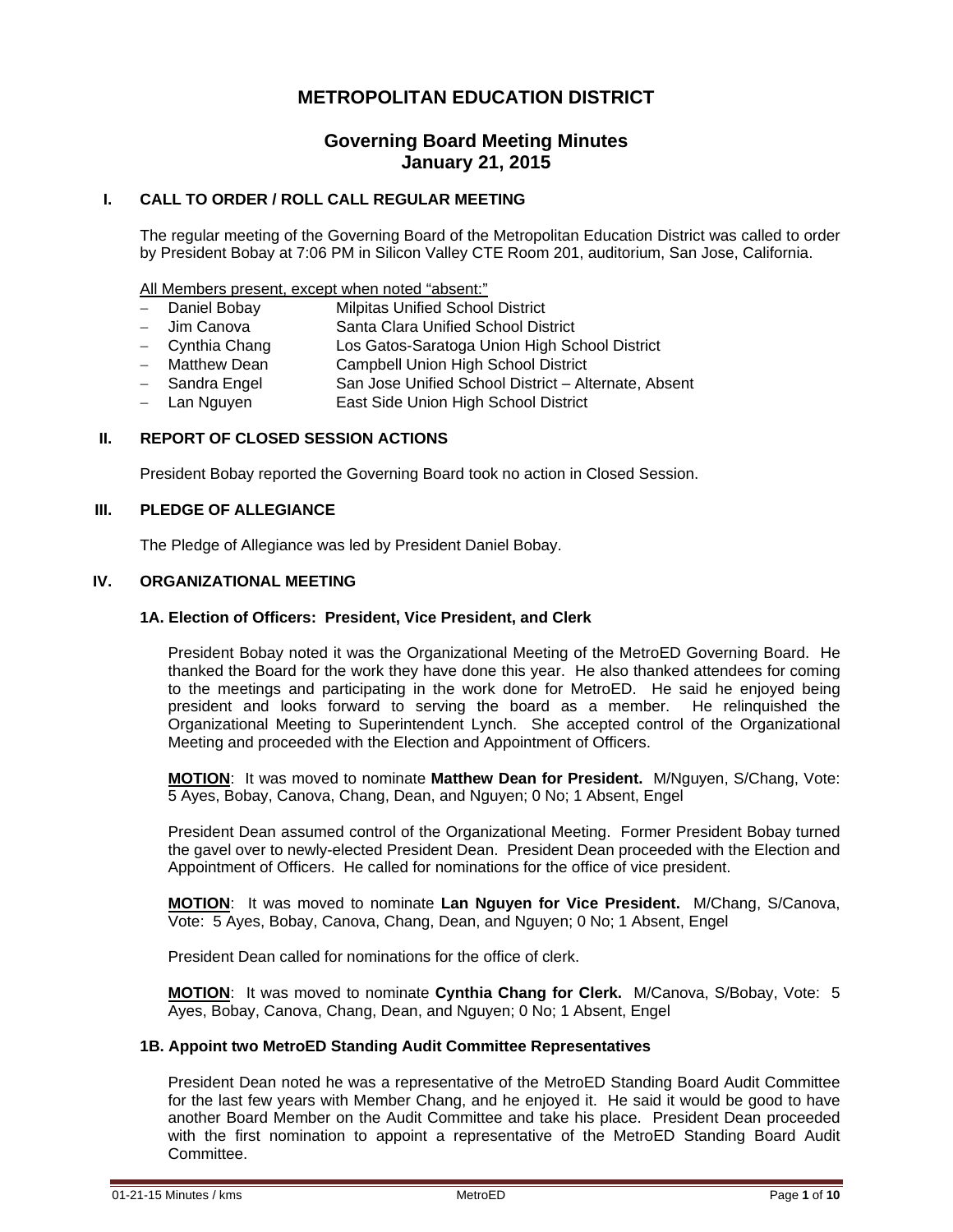**MOTION**: It was moved to appoint **Member Daniel Bobay to the MetroED Standing Audit Committee.** M/Nguyen, S/Canova, Vote: 5 Ayes, Bobay, Canova, Chang, Dean, and Nguyen; 0 No; 1 Absent, Engel

Member Bobay asked when the Audit Committee meets. Superintendent Lynch said the Audit Committee meets before the Board Meeting in November and again before the Board Meeting in December to review and discuss the auditor's report.

Board Clerk Chang said she would like to continue being a representative of the MetroED Standing Board Audit Committee because this is her area of study.

President Dean called for the second nomination to appoint a representative of the MetroED Standing Board Audit Committee.

**MOTION**: **It was moved to appoint Board Clerk Cynthia Chang to the MetroED Standing Audit Committee.** M/Nguyen, S/Bobay, Vote: 5 Ayes, Bobay, Canova, Chang, Dean, and Nguyen; 0 No; 1 Absent, Engel

## **1C. Choose a representative for the Santa Clara County School Boards Association**

President Dean asked for nominations of a Board Member to serve as the representative to the Santa Clara County School Boards Association.

**MOTION**: It was moved to appoint **Member Jim Canova as the representative to the County School Boards Association.** M/Nguyen, S/Bobay, Vote: 5 Ayes, Bobay, Canova, Chang, Dean, and Nguyen; 0 No; 1 Absent, Engel

Member Canova asked if there was an alternate representative for the Santa Clara County School Boards Association. President Dean said this was a good idea, but election of an alternate was not agendized because this is a new idea. President Dean said he would like a nomination to appoint an alternate for the Santa Clara County School Boards Association to be agendized for another meeting.

## **1D. Appoint Superintendent as Secretary of the Board**

**MOTION**: It was moved to appoint **Superintendent Alyssa Lynch as Secretary of the Board.** M/Chang, S/Bobay; Vote: 5 Ayes, Bobay, Canova, Chang, Dean, and Nguyen; 0 No; 1 Absent, Engel

## **1E. Approval of Calendar of Regular Board Meetings for February 2015 through January 2016**

**MOTION**: It was moved to **approve the calendar of regular board meetings for February 2015 through January 2016**. M/Chang, S/Nguyen; Vote: 5 Ayes, Bobay, Canova, Chang, Dean, and Nguyen; 0 No; 1 Absent, Engel

## **V. ADOPT AGENDA**

**MOTION:** It was moved to adopt the agenda as presented. M/Nguyen, S/Bobay; Vote: 5 Ayes, Bobay, Canova, Chang, Dean, and Nguyen; 0 No; 1 Absent, Engel

## **VI. PUBLIC COMMENTS**

President Dean noted there was one public comment, and he called Kathy Jasper to the podium.

Kathy Jasper, representative of San Jose American Federation of Teachers (AFT) and California American Federation of Teachers (CA AFT), commented on the following:

- The governor of California has given Adult Education \$500 Million of new money.
- She addressed a letter from the Santa Clara County Office of Education, which
- Superintendent Lynch had given to her. Ms. Jasper said the letter did not reveal good news for the future of Adult Education. She wanted to speak to the Board Member from San Jose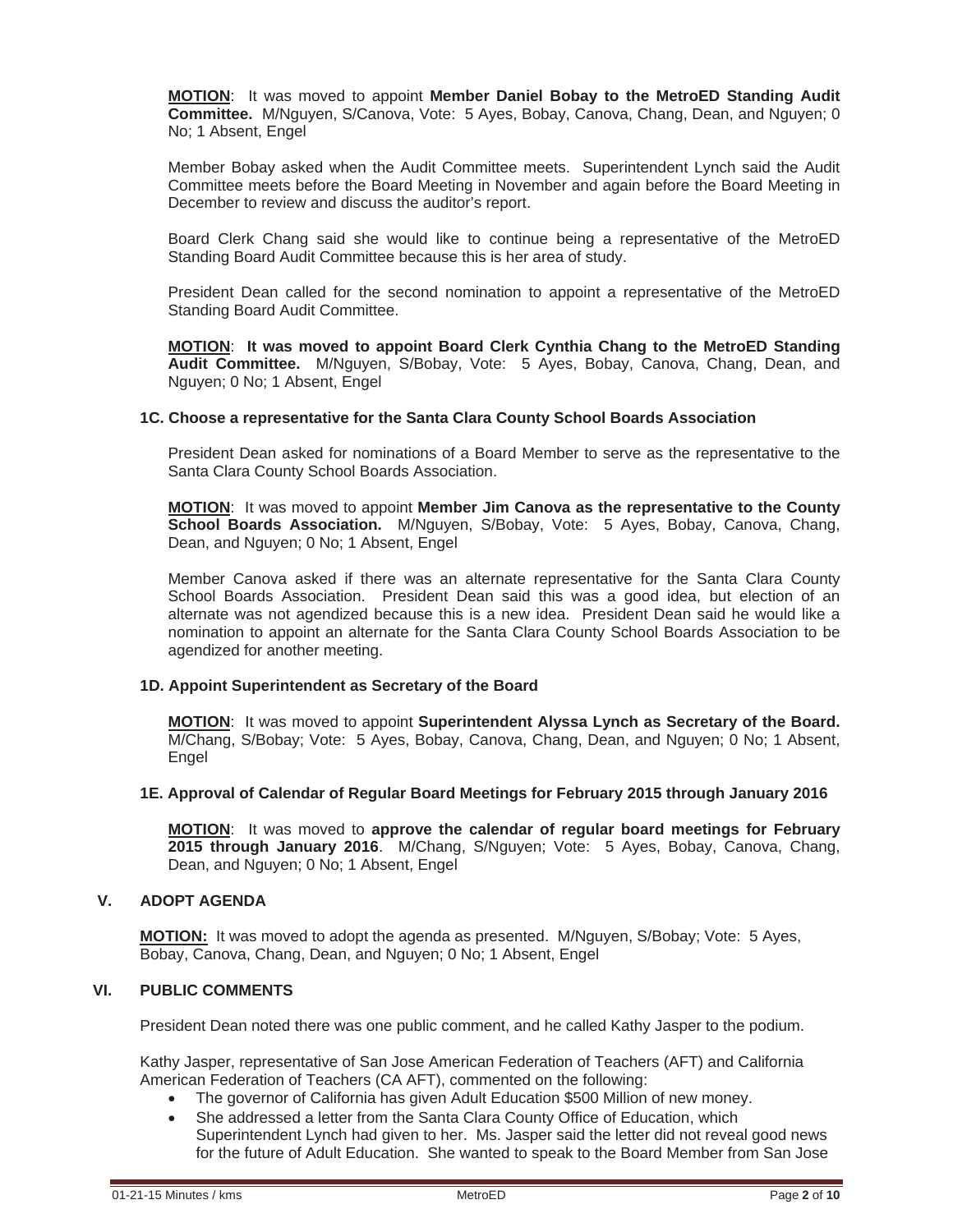USD (SJUSD), but this Board Member was not present tonight due to a Board Retreat at SJUSD. Ms. Jasper would like to work with Superintendent Lynch and the MetroED Governing Board, especially with the SJUSD Board Member, to resolve the issue Adult Ed's overhead because it is a small program. She said four years ago SJUSD instructed Adult Ed to spend down their reserves, and in the future, if funding improves, SJUSD said it would consider giving Adult Ed more funds. Ms. Jasper said the forecast for the future is much better for SJUSD, and it is time to get its support of the adults in their community. Adult Ed is a high priority for the state and should be part of the LCAP for adult programs, especially for SJUSD's adult program.

She addressed the issue of staff no longer being allowed to wear jeans. Ms. Jasper said Superintendent Lynch told staff in the January All-Staff meeting that blue jeans are not allowed to be worn at work, including Saturdays because jeans do not represent professional dress. Ms. Jasper said her concern is the issue of not wearing blue jeans should not be deemed a high priority right now. She asked the Board to evaluate the level of priority of the "no blue jeans" policy.

President Dean asked the public for additional comments on any subject not on tonight's agenda. Seeing none, he closed Public Comments.

## **VII.** STUDENT REPORTS (5-Minute Limitation) **1992** (President)

A. Silicon Valley Career Technical Education (SVCTE) Student

Jenny Nguyen was a senior at Milpitas High School during the 2013-14 school year when she enrolled in Mrs. Sara Crowder's 'Accounting & Finance' class at SVCTE. She didn't take the SAT because she knew she would not score well due to her limitations of the English language. She learned so much in Mrs. Crowder's class, and as a result she was offered a job as an accountant after she graduated from high school. She currently works as a junior accountant at an auto service company for \$18/hour, and she is only a high-school graduate. Before she was hired, her employer specified the requirement of hands-on experience, which she had from the 'Accounting & Finance' class. She also took a test and had passed it; she was hired on the spot. Ms. Nguyen said it had only taken one week to find her job, and the speed at which she was able to find it was due to the valuable education she received from SVCTE. Some of her friends are college graduates, and are still unemployed. Ms. Nguyen said she was very fortunate to have enrolled at SVCTE because she would not be where she is today without the knowledge, skills, and confidence she gained from Mrs. Crowder's 'Accounting & Finance' class. Ms. Nguyen is attending De Anza College and plans to transfer to Santa Clara University to major in Accounting.

B. Silicon Valley Adult Education (SVAE) Student

Barbara Andrews is currently a student in Dr. Nazila Safari's Medical Assisting class. She will receive her Medical Assisting certificate upon completion of the program this year. This will be her second time receiving a certificate in medical assisting. Upon graduating from Piedmont Hills High School in 1976, she enrolled in a similar medical assisting program at an accredited private school. She had successfully received her certification and state registration as a medical assistant. She was hired at a medical clinic in Los Gatos and worked in the medical field for six years until the pay was not enough to support her family and mortgage. She returned to school in her mid-fifties after working for Atari, and later, a grocery-food chain, then becoming a liability with an injured wrist. Mrs. Andrews said Dr. Safari's class is the best class, and it is very challenging and rewarding. Her classmates comprise of a very diverse group of males and females. She has gained so much more knowledge and skills from the medical assisting class. For example, she learned how to keep track of patients using a computer and inputting information on an Excel Spreadsheet.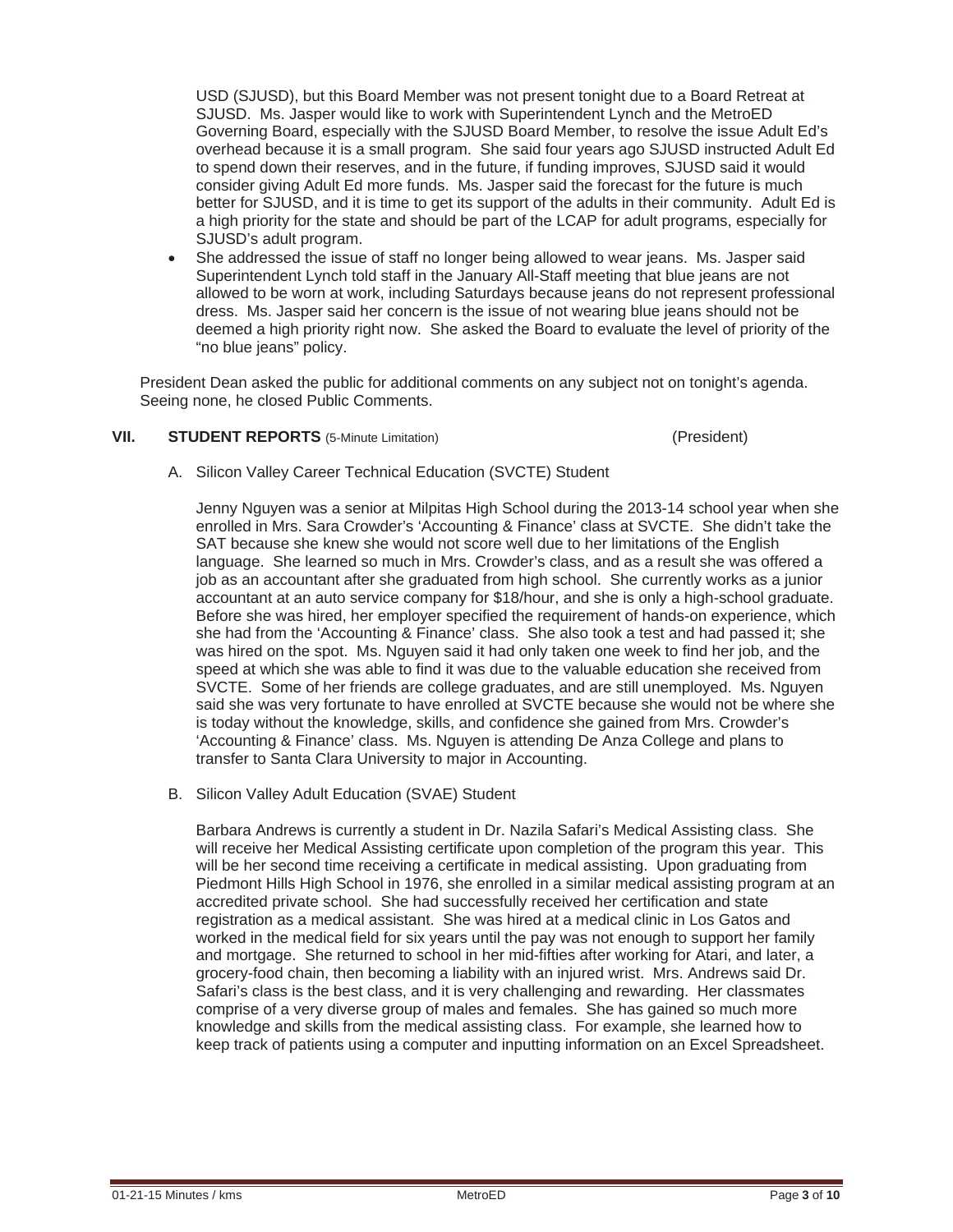## **VIII.** SILICON VALLEY CTE FEATURED PROGRAM (15-Minute Limitation) (Marianne Cartan)

## A. Fashion Design and Textile Art

Sheila Sanford is in her second year as an instructor of Fashion Design and Textile Art. Ms. Sanford reported that the accomplishments of the class are increased enrollment and having received UC 'a-g' approval for Visual Performing Arts. She also reported that the goals of her class are to complete articulation with West Valley College, Canada College, and Fashion Institute of Design and Merchandising (FIDM); increase enrollment and student interest; and increase support of business partners and the community.

Two of Ms. Sanford's students presented to the MetroED Governing Board: Kiana Molarius-Amicay of Branham High School and Shayla Stevenson of Calaveras Hills High School (formerly of Milpitas High School). Kiana enrolled in Video at SVCTE last year, but preferred to enroll in Fashion Design and Textile Art this year because her interest was in fashion. Shayla enrolled in the class because she was also very interested in fashion. Through different class projects, such as 'Celebrating Yarn Day,' creating ugly Christmas sweaters, holding a Halloween Costume Contest, and creating pajama pants, Kiana and Shayla learned about the science of man-made fibers, how to use and solve problems with math, specifically fractions, and how to collaborate. Kiana and Shayla also matured, and developed skills in leadership, time-management, planning, and customer service. The students developed a sense and dedication to community and to people in need through their fundraising project, 'Jeans for Troops Day,' in which staff and students donated money to wear jeans at school. Kiana, Shayla, and their classmates raised \$495 for Veterans. Kiana, Shayla, and their classmates designed a jean jacket for Heidi G., a cancer survivor and national spokesperson for American Cancer Society. The project of creating the jacket inspired the students to hold a spring fashion show, which will include creating other jackets in differently colorrepresented cancers. The fashion show will be on April  $3<sup>rd</sup>$ ; the time and location will be determined at a later date. Kiana will be the head coordinator of the fashion show.

## **IX. SPECIAL ORDER OF BUSINESS**

President Dean asked Superintendent Lynch if there was any special order of business. Superintendent Lynch said there was no special order of business.

## **X. CONSENT/ACTION CALENDAR (ACTION)**

**MOTION:** It was moved to approve all items on the consent calendar with the removal of items #3, #6, #7, and #8 for further discussion. M/Chang, S/Nguyen; Vote: 5 Ayes, Bobay, Canova, Chang, Dean, and Nguyen; 0 No; 1 Absent, Engel

\*1. Minutes from the Regular Board Meeting of December 10, 2014

## **BUSINESS AND FINANCIAL FUNCTIONS**

- \*2. December Warrants Approval List
- \*3. Approve Monthly Financial Update for the period ended December 31, 2014

 President Dean asked Superintendent Lynch if the Monthly Financial Update will be presented in each meeting, or will it not be presented until the May Revise. Superintendent Lynch said this item is presented in every board meeting.

 President Dean asked Superintendent Lynch where a certain amount of overhead is allocated. He said he wanted to be certain the alignment was in the right place and made sense. Member Chang asked President Dean if he wanted to know what kind of formula was in place. She said there will be a review of the work being performed by support staff, and they are an indirect cost of overhead. President Dean asked Superintendent Lynch for the allocation ratio. Superintendent Lynch said the allocation ratio is 80% for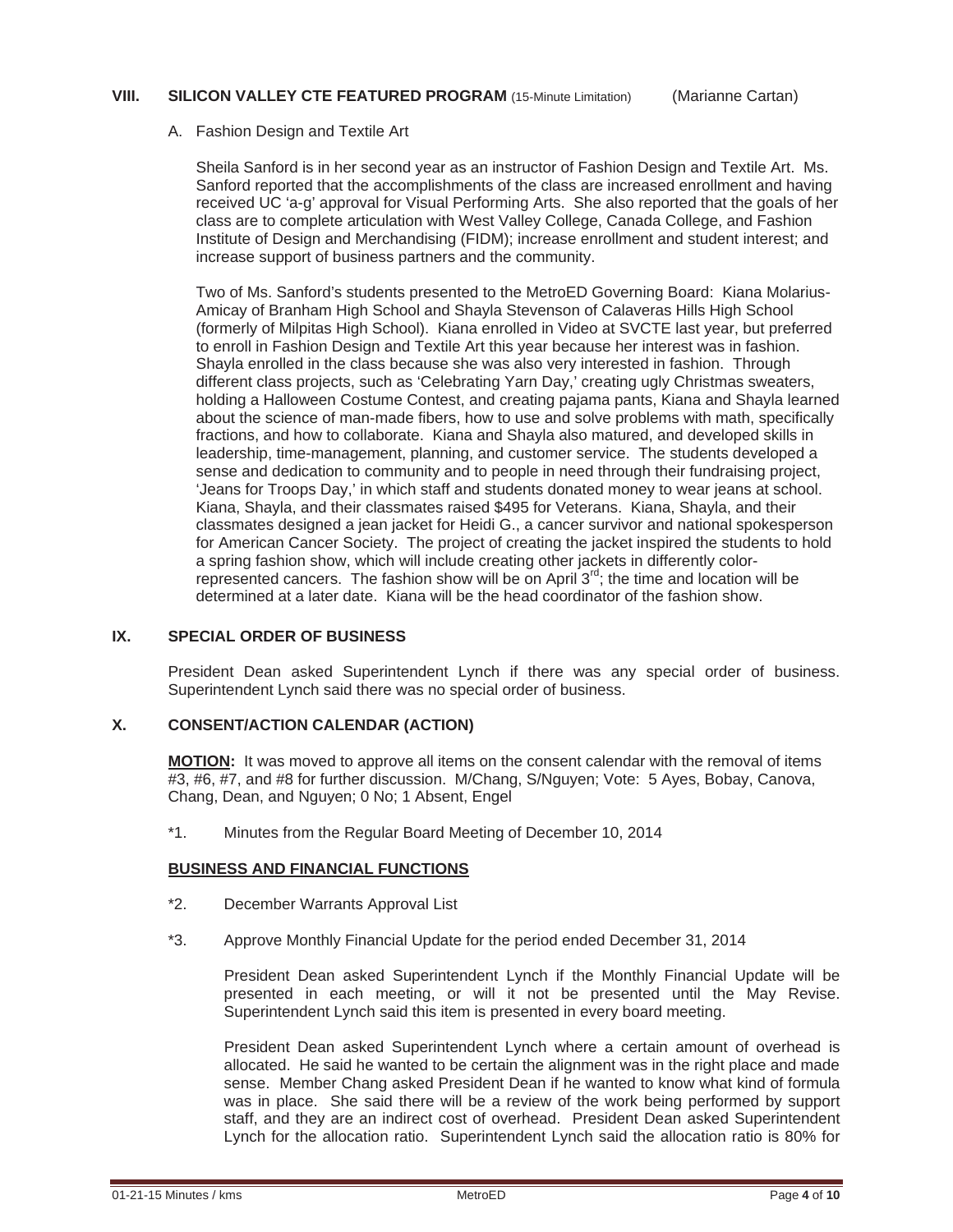SVCTE Center and 20% for SVAE. He said although the answer will not be determined during this meeting, he wants the District to make sure this allocation is correct and right.

**MOTION**: It was moved to approve the Monthly Financial Update for the period ended December 31, 2014. M/Dean, S/Chang; Vote: 5 Ayes, Bobay, Canova, Chang, Dean, and Nguyen; 0 No; 1 Absent, Engel

- \*4. Donations Offered to District
- \*5. Memorandum of Understanding for Financial & Network Support Services (Regional Technology Center, Santa Clara County Office of Education)
- \*6. Approve Agreement with Independent Contractor, Susan Hamilton, Consultant, \$14,000

 Board Clerk Chang asked Superintendent Lynch for Susan Hamilton's background and how it was determined to hire her as an independent contractor for community outreach. Superintendent Lynch said Ms. Hamilton worked in the area for 20 years as a consultant with SJUSD. Ms. Hamilton taught English and served as a counselor. Superintendent Lynch added Ms. Hamilton is very knowledgeable of our programs, supports and promotes our programs very well, and she is able to assist, share information with us, and work with the new counselor from ESUHSD.

 Board Clerk Chang asked Superintendent Lynch if Ms. Hamilton's contract was for one year, and would she be able to transfer her work to in-house staff. She wants us to continue working with Ms. Hamilton, but she hopes in the future we will be able to transfer the responsibility to in-house staff and reduce the cost of consultants. Superintendent Lynch confirmed that the goal is to have in-house staff trained and ready to assume the responsibilities of Ms. Hamilton. Superintendent Lynch added Ms. Hamilton is contracted for only one semester.

**MOTION**: It was moved to approve the agreement with Independent Contractor, Susan Hamilton, Consultant, \$14,000. M/Chang, S/Nguyen; Vote: 5 Ayes, Bobay, Canova, Chang, Dean, and Nguyen; 0 No; 1 Absent, Engel

 \*7. Approve Contract for 2015 Legislative Advocacy, School Services of California; \$30,824 plus expenses

 Board Clerk Chang said she held this item to discuss and inform everyone of the great work Nancy LaCasse, Associate Vice President of School Services of California (SSC), has done for MetroED. She also wanted everyone to know that Superintendent Lynch and Member Canova also do great work with Ms. LaCasse when they travel up to Sacramento. Board Clerk Chang said she enjoys reading the *SSC's Sacramento Weekly Update*. Board Clerk Chang asked Superintendent Lynch if it is worth paying the 5% increase in consulting services.

 Superintendent Lynch said it is worth paying the 5% increase in consulting services because MetroED receives information from Ms. LaCasse before it is made public. For example, Ms. LaCasse emailed news regarding the governor's budget to Superintendent Lynch the night before it was released to the public because SSC had the information in their office. After Superintendent Lynch received the information, it is shared with staff and stakeholders. Superintendent Lynch said SSC provides accurate information quickly. Superintendent Lynch said Ms. LaCasse has resurrected AB1950 from last year. Ms. LaCasse sent the bill to Assemblymember Nora Campos and is looking for additional support of the bill from other legislators. Superintendent Lynch said Ms. LaCasse is assembling a stakeholder group to help advocate making the \$250 Million permanent funding.

 President Dean suggested that Ms. LaCasse approach Assemblymember Evan Low for support of AB 1950. President Dean said he would like to be informed is Assemblymember Low does not support the bill. Superintendent Lynch said she and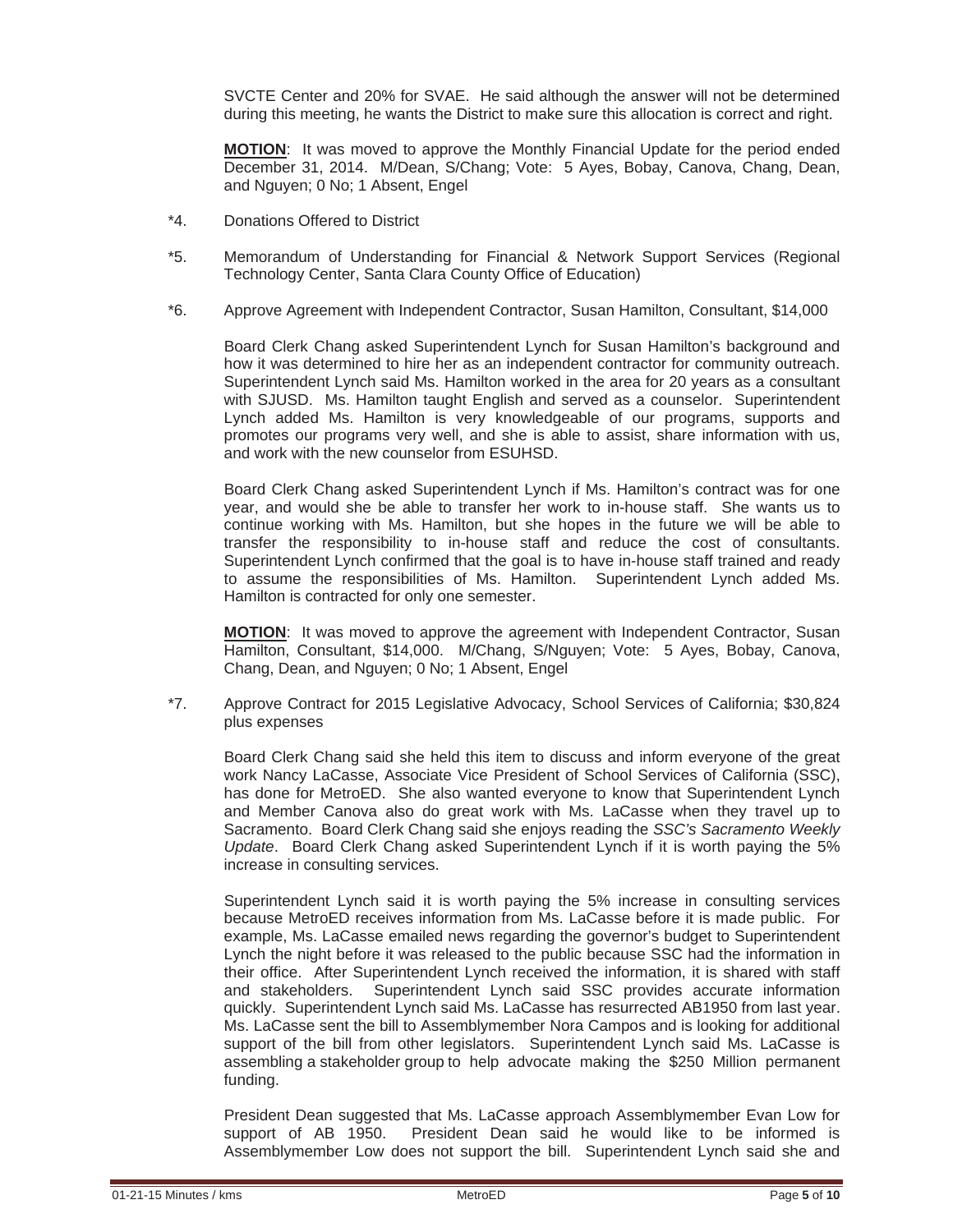Member Canova will be in Sacramento on Tuesday, February 17<sup>th</sup> with Ms. LaCasse talking to other legislators about supporting AB 1950, and she invited anyone else to join them. President Dean expressed interest in accompanying Superintendent Lynch and Member Canova on the trip to Sacramento.

**MOTION**: It was moved to approve the Contract for 2015 Legislative Advocacy, School Services of California; \$30,824 plus expenses. M/Chang, S/Canova; Vote: 5 Ayes, Bobay, Canova, Chang, Dean, and Nguyen; 0 No; 1 Absent, Engel

## **PERSONNEL FUNCTIONS**

#### \*8. Approve Personnel Assignment Orders #2015-07

 President Dean said most districts' practice is to not include the list of names in the Personnel Assignment Orders in the Board Packet. He said the list is only placed on the Dais the day of the Board Meeting. President Dean proceeded to read aloud the personnel changes to enter into the record, which included the following information:

| <b>New Hires</b>                                                | <b>Administrative Positions</b>                                              |                                                                                         |                                                                                                                         |
|-----------------------------------------------------------------|------------------------------------------------------------------------------|-----------------------------------------------------------------------------------------|-------------------------------------------------------------------------------------------------------------------------|
| <b>Name</b><br>Ann Walsh-Treglia                                | <b>Position</b><br><b>HR Director</b>                                        | <b>Effective Date</b><br>2/9/2015                                                       | <b>Position Control #</b><br>#140002                                                                                    |
| Marie dela Cruz                                                 | CBO                                                                          | 2/9/2015                                                                                | #142000                                                                                                                 |
| <b>Resignation</b><br><b>Name</b><br>Joyce Shen                 | <b>Position</b><br><b>Fiscal Services Manager</b>                            | <b>Effective Date</b><br>01/20/15                                                       | <b>Position Control #</b><br>#142002                                                                                    |
|                                                                 |                                                                              | <b>Teaching Position</b>                                                                |                                                                                                                         |
| <b>Short Term</b><br>Name<br><b>Cindy Reuter</b>                | <b>Position</b><br><b>SVCTE Instructor</b>                                   | <b>Effective Date</b>                                                                   | <b>Position Control #</b><br>#141007<br>(start) 10/15/14 (end) 12/19/14 FTE 1.0<br>(start) 1/5/15 (end) 5/29/15 FTE 0.5 |
| <b>Short Term</b><br>Name<br>Karen Lepe                         | <b>Position</b><br>Low/Int ESL Instructor                                    | <b>Effective Date</b><br>(start) 8/18/14 (end) 12/19/14<br>(start) 1/5/14 (end) 5/29/15 | <b>Position Control #</b><br>#141120                                                                                    |
| <b>Leave of Absence</b><br><b>Name</b><br><b>Shirley Atkins</b> | <b>Position</b><br><b>SVAE Teacher</b>                                       | <b>Effective Date</b><br>$1/5/15 - 05/29/15$                                            | <b>Position Control#</b><br>#141130                                                                                     |
| <b>Resignation</b><br><b>Name</b><br>Kathy Gullo                | <b>Position</b><br><b>SVAE</b><br>Teacher                                    | <b>Effective Date</b><br>12/4/14                                                        | <b>Position Control#</b><br>#141108 & #141109                                                                           |
|                                                                 |                                                                              | <b>Classified Positions</b>                                                             |                                                                                                                         |
| <b>Short Term</b><br><b>Name</b><br>Kimberly Hover              | <b>Position</b><br><b>Temporary Payroll Specialist</b>                       | <b>Effective Date</b><br>(start) 10/23/14 (end) 02/27/15                                | <b>Position Control#</b><br>#152233                                                                                     |
|                                                                 | SVCTE Teacher Stipends for the 2014 - 2015 School Year                       |                                                                                         |                                                                                                                         |
| Name<br>Shelia Sanford                                          | <b>Services to be Rendered</b><br>Amount<br>\$1500.00<br><b>Club Advisor</b> | none                                                                                    | <b>Position Control #</b>                                                                                               |

President Dean asked the Board for comments before asking for a motion of approval.

 Vice President Nguyen asked if the new HR Director and CBO were in the audience. New CBO Marie dela Cruz was present; she stood up and introduced herself. Superintendent Lynch also introduced Interim CBO Ann Jones.

**MOTION**: It was moved to approve the Personnel Assignment Orders #2015-07. M/Chang, S/Bobay; Vote: 5 Ayes, Bobay, Canova, Chang, Dean, and Nguyen; 0 No; 1 Absent, Engel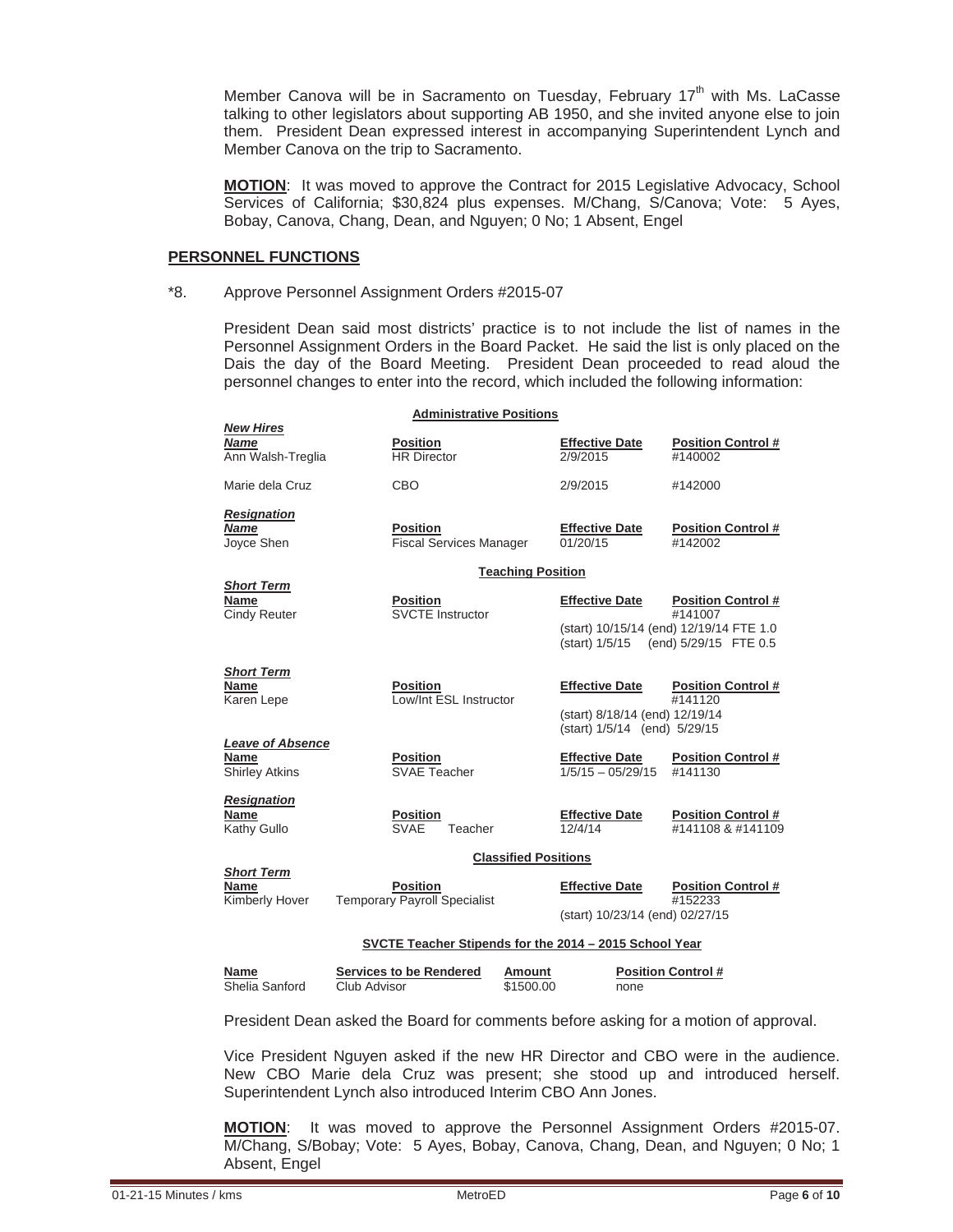## **INSTRUCTIONAL AND STUDENT FUNCTIONS**

- \*9. New Student Club, "SVCTE Fashion Club"
- \*10. Williams Uniform Complaint Procedures Report
- \*11. Resolution #05-01-21-15; Career & Technical Education (CTE) Month

## **XI. INFORMATION ITEMS/DISCUSSION ITEMS**

12. Technology Update

 Director of IT Bob Beaulieu presented a PowerPoint to the Board, which provided updates on Technology for MetroED. Mr. Beaulieu covered topics such as new ShoreTel phones, ParentLink, Cloud-Based Backup, Salto KeyCards, classroom technology upgrades, video/audio Improvements in the auditorium and the Hub, webpage improvements, SVCTE & SVAE Technology Committees, and expanding the use of security cameras. Mr. Beaulieu identified technology concerns such as network bandwidth congestion, Student Information System, and considering options on how more can be done with less. Mr. Beaulieu concluded his presentation with a forecast of technology at MetroED.

 Vice President Lan Nguyen asked where funds were being allocated for the updates in technology because he could not find the line of expenditure for technology in the *Monthly Financial Update*, Board Item #3. Referencing *B. EXPENDITURES* of the *Monthly Financial Update*, Interim CBO Ann Jones said funds would come from line *6) Capital Outlay*. Interim CBO Jones said when the *Second Interim Financial Report, Fiscal Year, 2014-15* will be discussed in a future meeting, the allocation of funds for technology will be addressed. Interim CBO Jones said this may be included in the superintendent's Friday Update. Vice President Chang said this satisfied her.

 Director of IT Bob Beaulieu said he is asking for permission to explore options for increasing bandwidth. Board Clerk Chang said when Director of IT Beaulieu returns to report on Technology Updates he should have this item listed and show the estimated cost. By providing this information, the Board will have an idea of where to find funding sources, such as a grant. Board Clerk Chang included that the Board Members' districts may also be able to assist with the cost.

13. MetroED Legislative Priorities for 2015-2016

 Superintendent Lynch said the priorities are the same as last year, which is to protect the funding for Career Technical Education (CTE). There are two items Nancy LaCasse of School Services of California is advocating for: 1) Receive funding for Common Core Professional Development Training at MetroED 2) Prop 39 Energy Grant. Superintendent Lynch said MetroED wants to apply for the Prop 39 Energy Grant on its own or apply for funding at MetroED. Superintendent Lynch said hopefully MetroED will have solar panels in its parking lot a year from now.

14. Legislative Update (Alyssa Lynch)

Superintendent Lynch said the governor proposed \$250 Million for Career Technical Education for three years. She said this is not a competitive grant, but it must be applied for similarly as for Perkins fund. Superintendent Lynch is uncertain of this prospective award because ROPs used to have \$500 Million allocated to them, and it is now only half of that amount. Additionally, this award is open to Linked Learning, and they are applying for funding. The money will be allocated by priority to regional consortiums. Superintendent Lynch said MetroED is a regional consortium.

Superintendent Lynch said the governor awarded \$500 Million for the first year to K-12. For 2015-16, there is no increased funding for Adult Ed. Superintendent Lynch said in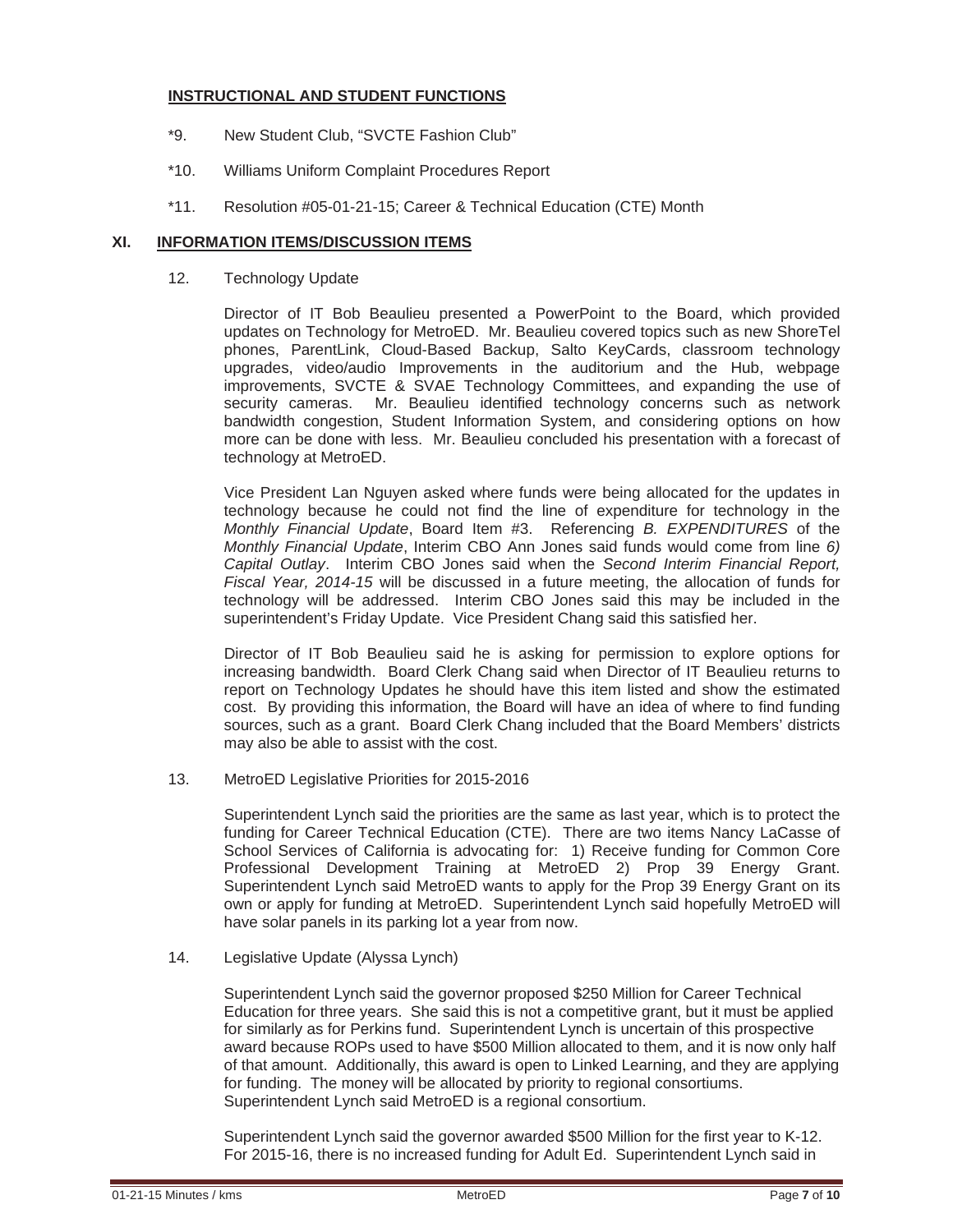2015-16, we will continue to operate under the maintenance of effort. In 2016-17, the state will allocate the funds from the grant to 70 consortiums throughout California. The amount is not yet known.

Board Clerk Chang said in terms of allocation for the 70 consortiums, the timeline is critical because the budget is determined for the following school years. She said she wants the Board to be informed in a timely manner of the budget when the grant will be dispersed so they can plan accordingly. Board Clerk Chang said she wants Superintendent Lynch to talk to Nancy LaCasse about this. Superintendent Lynch said a trailer bill will come out to determine the allocation.

## **XII. ACTION ITEMS AND REPORTS**

## **BOARD AND ADMINISTRATIVE FUNCTIONS**

None.

## **BUSINESS AND FINANCIAL FUNCTIONS**

15. Quarterly Investment Report as of 9/30/2014

The Board discussed the details from the *Quarterly Investment Report as of 9/30/2014*.

 This item was misplaced on the agenda under *Action Items and Reports.* It should have been placed under *Information Items/Discussion Items*. No motion to approve the *Quarterly Investment Report as of 9/30/2014* was necessary or taken.

#### **PERSONNEL FUNCTIONS**

16. California School Employees Association (CSEA) Sunshine Proposals for 2014-15

 Vice President Nguyen said normally there is a public hearing for this type of item before we take action. He wanted to know if the process was different at MetroED. Board Clerk Chang said she thinks there should be an action to have a public hearing. President Dean said there is no public hearing for this item because it is an "opener." The public hearing will be held in another meeting.

 President Dean asked for a motion to approve the *California School Employees Association (CSEA) Sunshine Proposals for 2014-15*.

**MOTION**: It was moved to approve the *California School Employees Association (CSEA) Sunshine Proposals for 2014-15*. M/Nguyen, S/Chang; Vote: 5 Ayes, Bobay, Canova, Chang, Dean, and Nguyen; 0 No; 1 Absent, Engel

 17. Management's Initial Proposal to California School Employees Association (CSEA) Sunshine Proposal for 2014-15

 Superintendent Lynch said this is the management's initial proposal to California School Employees Association (CSEA) Sunshine Proposal for 2014-15. She said the articles proposed to discuss are *Article 15000 – Other Leaves With Pay* and *Article 26000 – Disciplinary Action*.

**MOTION**: It was moved to approve the *Management's Initial Proposal to California School Employees Association (CSEA) Sunshine Proposal for 2014-15*. M/Canova, S/Nguyen; Vote: 5 Ayes, Bobay, Canova, Chang, Dean, and Nguyen; 0 No; 1 Absent, Engel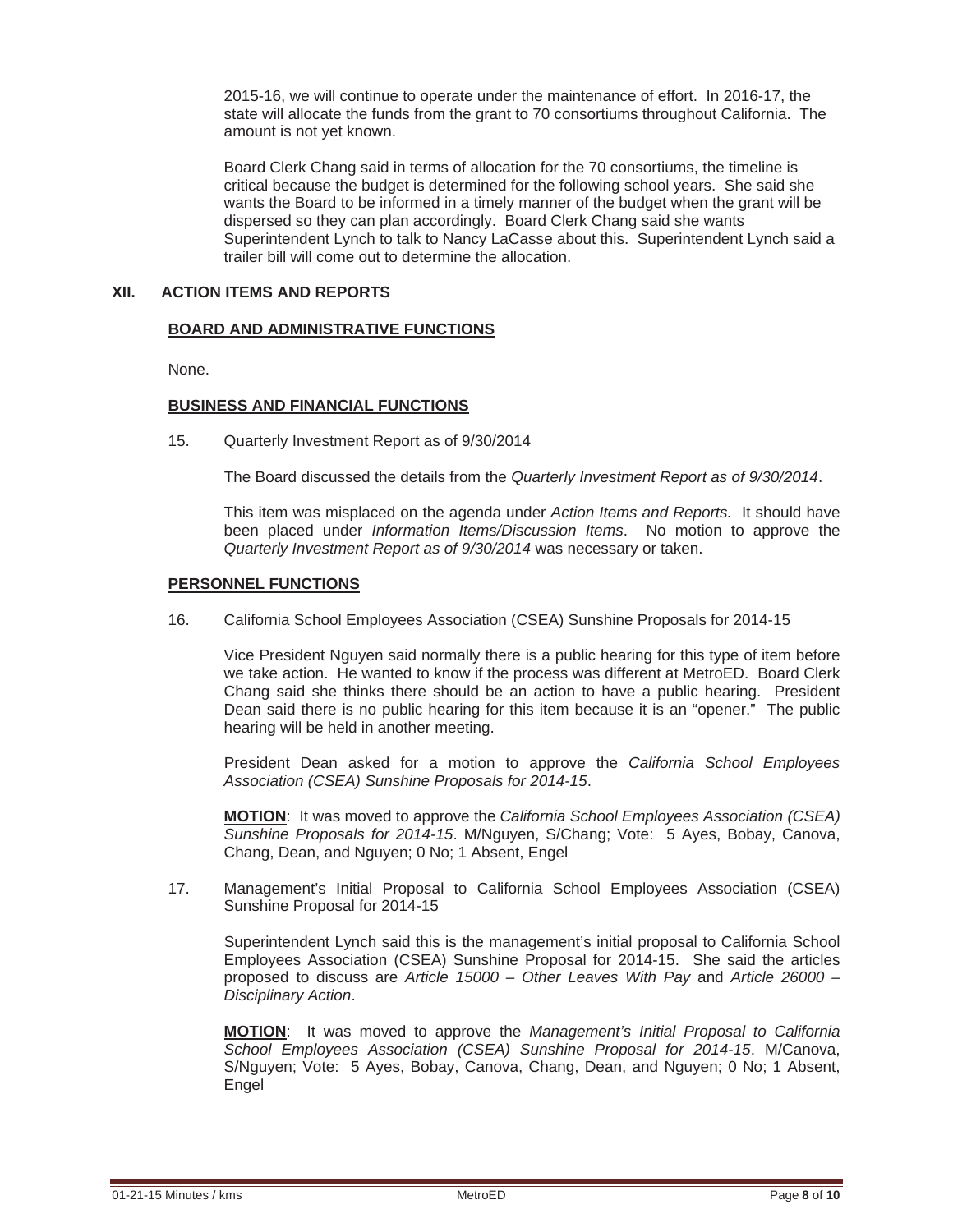## **INSTRUCTIONAL AND STUDENT FUNCTIONS**

 18. Approve Silicon Valley Career Technical Education's Mission Statement and Student Learning Outcomes

 Director of Instruction & Accountability Jodi Edwards-Wright presented on the approval of *Silicon Valley Career Technical Education's Mission Statement and Student Learning Outcomes*. She said the SVCTE Teachers and staff have been working on this as part of the WASC accreditation process since spring 2014; several designs for the poster are being vetted.

 Member Canova said this is very impressive. Vice President Nguyen said he likes the language.

 President Dean asked for a motion to approve the *Silicon Valley Career Technical Education's Mission Statement and Student Learning Outcomes*.

**MOTION**: It was moved to approve the *Silicon Valley Career Technical Education's Mission Statement and Student Learning Outcomes*. M/Canova, S/Nguyen; Vote: 5 Ayes, Bobay, Canova, Chang, Dean, and Nguyen; 0 No; 1 Absent, Engel

## **XIII. EXECUTIVE REPORT/ADMINISTRATIVE REPORTS**

## **1. SVAE Principal Suzi Glass**

- x California High School Exit Exam (CAHSEE) results from November yielded four new graduates
	- o 75% students passed Math
	- o 40% students passed English
- English Second Language (ESL) classes worked in EL Civics, digital literacy, keyboarding, email, and saving documents
- 1,807 pounds of canned food was collected for  $2^{nd}$  Harvest Food Drive
- Workforce Investment Act (WIA) online technology surveys for students

## **2. SVCTE Director Marianne Cartan**

- Tours of SVCTE
- Teachers sent to Professional Development at Santa Clara County COE: "Teach Like a Pirate."
- Thanked the Board for approving the hours for Sue Hamilton because help is needed with WASC, pursuing parent outreach, visits by Board of Trustees, and the first all-district luncheon in March, which will be a showcase of our programs.

## **3. MetroED Superintendent Alyssa Lynch**

- Thanked Jodi Edwards-Wright and Jim Stoch for working on the California Career Pathways Trust Grant (\$6 Million), which is due on February 6<sup>th</sup>.
	- $\circ$  They hosted a breakfast/tour on January 20<sup>th</sup> for 30 business partners. Guests at the breakfast included Silicon Valley Community Foundation, Good Samaritan Hospital, Barracuda Networks, San Jose Police Department, and Superior Court.
- Book of Lists from Silicon Valley Business Journal came out in December, and three of MetroED's advertisements are included.
- New MetroED folder, which is part of new marketing and rebranding
- x Welcomed new CBO of Marie dela Cruz and announced her background